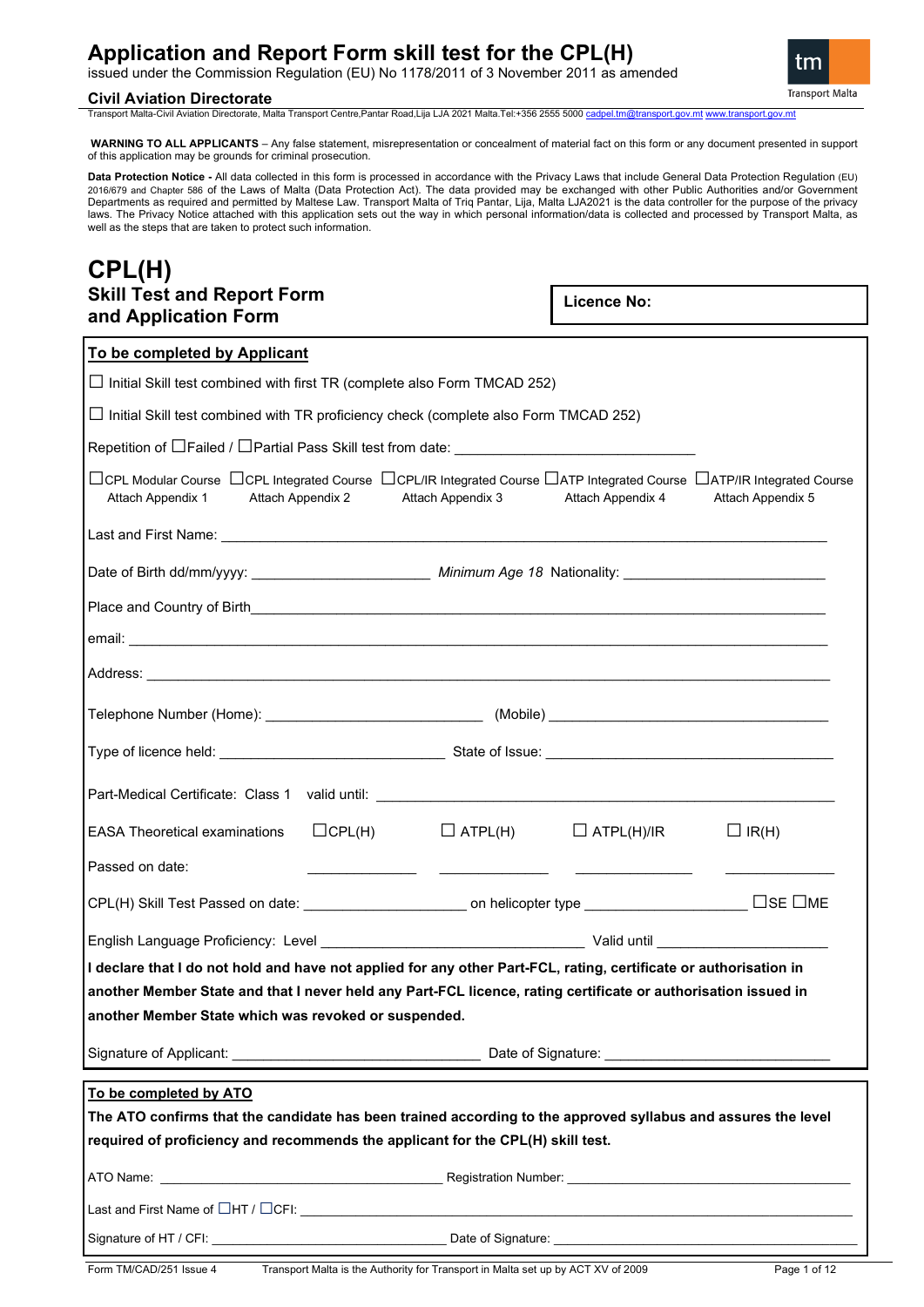| CPL(H)<br>Result of Skill test / Proficiency check<br><b>Details and Result of the Check</b> | Licence No:                                                                                                                                                                                                                                                                                                                                                                                                                                                                                                                                                                                                                                                               |
|----------------------------------------------------------------------------------------------|---------------------------------------------------------------------------------------------------------------------------------------------------------------------------------------------------------------------------------------------------------------------------------------------------------------------------------------------------------------------------------------------------------------------------------------------------------------------------------------------------------------------------------------------------------------------------------------------------------------------------------------------------------------------------|
| To be completed by the Examiner                                                              |                                                                                                                                                                                                                                                                                                                                                                                                                                                                                                                                                                                                                                                                           |
| Details of Check:                                                                            |                                                                                                                                                                                                                                                                                                                                                                                                                                                                                                                                                                                                                                                                           |
|                                                                                              |                                                                                                                                                                                                                                                                                                                                                                                                                                                                                                                                                                                                                                                                           |
|                                                                                              |                                                                                                                                                                                                                                                                                                                                                                                                                                                                                                                                                                                                                                                                           |
|                                                                                              |                                                                                                                                                                                                                                                                                                                                                                                                                                                                                                                                                                                                                                                                           |
|                                                                                              |                                                                                                                                                                                                                                                                                                                                                                                                                                                                                                                                                                                                                                                                           |
|                                                                                              |                                                                                                                                                                                                                                                                                                                                                                                                                                                                                                                                                                                                                                                                           |
|                                                                                              |                                                                                                                                                                                                                                                                                                                                                                                                                                                                                                                                                                                                                                                                           |
|                                                                                              | Blocks -off __________________________Blocks-on_______________________Block time: ____________________________                                                                                                                                                                                                                                                                                                                                                                                                                                                                                                                                                            |
| Result of the test: * delete as necessary                                                    | <b>Applicant's Signature:</b>                                                                                                                                                                                                                                                                                                                                                                                                                                                                                                                                                                                                                                             |
| PASS*<br><b>FAIL*</b><br><b>PARTIAL PASS*</b>                                                |                                                                                                                                                                                                                                                                                                                                                                                                                                                                                                                                                                                                                                                                           |
|                                                                                              |                                                                                                                                                                                                                                                                                                                                                                                                                                                                                                                                                                                                                                                                           |
| <b>Examiner Remarks:</b>                                                                     |                                                                                                                                                                                                                                                                                                                                                                                                                                                                                                                                                                                                                                                                           |
|                                                                                              |                                                                                                                                                                                                                                                                                                                                                                                                                                                                                                                                                                                                                                                                           |
|                                                                                              |                                                                                                                                                                                                                                                                                                                                                                                                                                                                                                                                                                                                                                                                           |
|                                                                                              |                                                                                                                                                                                                                                                                                                                                                                                                                                                                                                                                                                                                                                                                           |
| published on the EASA website)                                                               | I hereby declare that I have established communication with the applicant without language barriers. I made<br>the applicant aware of the consequences of providing incomplete, inaccurate or false information. I verified<br>that the applicant complies with the qualification, training and experience requirements in Part FCL. I confirm<br>that all required manoeuvres and exercises have been completed, as well as the verbal theoretical<br>examination, where applicable. I also declare that I have reviewed and applied the national procedures and<br>requirements of the applicant's competent authority contained in version (insert document version as |
|                                                                                              | of the Examiner Differences Document.                                                                                                                                                                                                                                                                                                                                                                                                                                                                                                                                                                                                                                     |
|                                                                                              |                                                                                                                                                                                                                                                                                                                                                                                                                                                                                                                                                                                                                                                                           |
|                                                                                              |                                                                                                                                                                                                                                                                                                                                                                                                                                                                                                                                                                                                                                                                           |
|                                                                                              | Date of Signature: __________________________                                                                                                                                                                                                                                                                                                                                                                                                                                                                                                                                                                                                                             |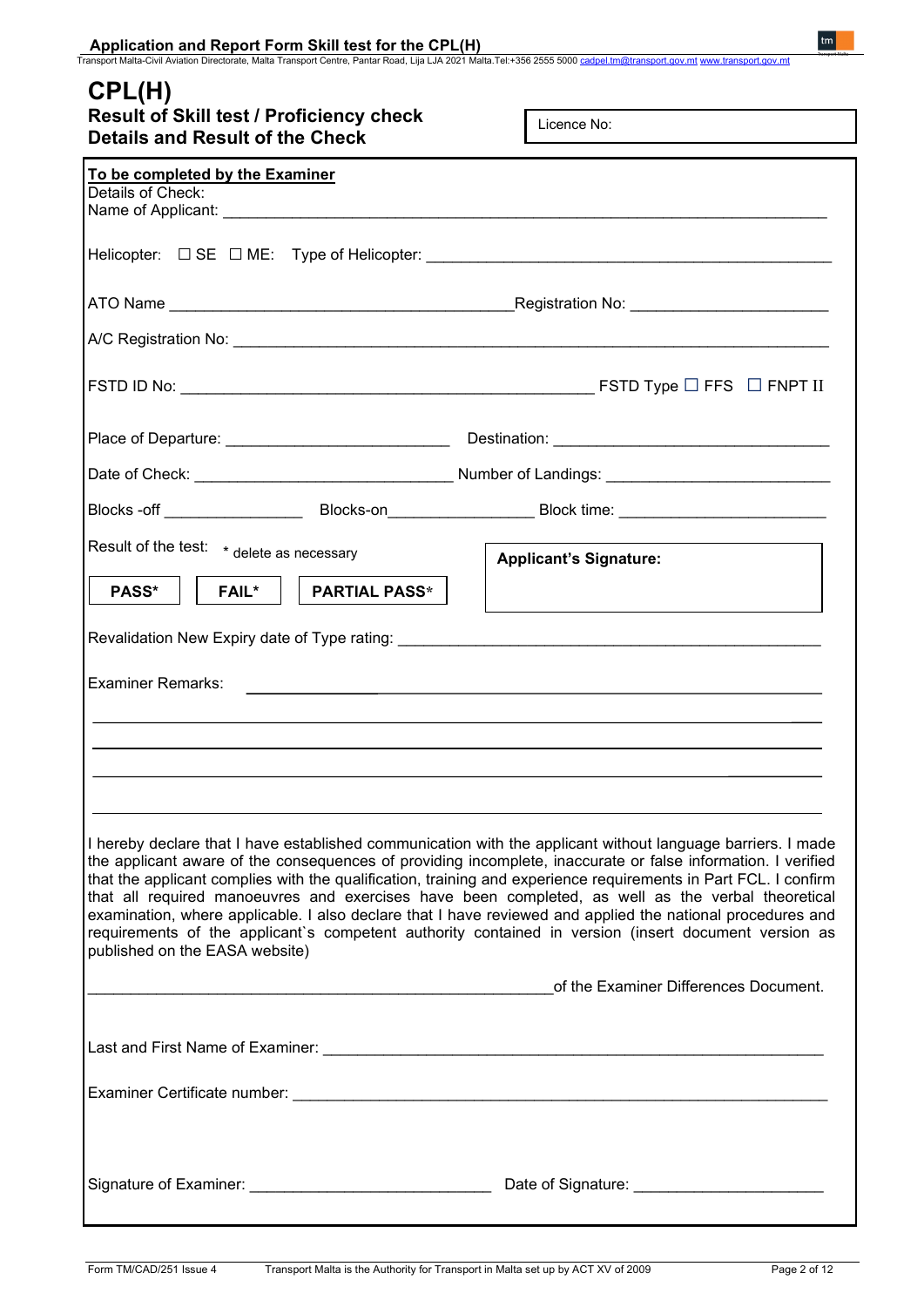Application and Report Form Skill test for the CPL(H)<br>Transport Malta-Civil Aviation Directorate, Malta Transport Centre, Pantar Road, Lija LJA 2021 Malta.Tel:+356 2555 5000 <u>[cadpel.tm@transport.gov.mt](mailto:cadpel.tm@transport.gov.mt) www.transport.gov.m</u>

### **CPL(H) Skill Test and Report Form CPL(H) Application Form**

**Applicant's Full Name and Licence No:**

|              | Flight Examiners should be guided by the information in the Flight Examiner's Manual.                                                                                                                                                                                |                           |       |
|--------------|----------------------------------------------------------------------------------------------------------------------------------------------------------------------------------------------------------------------------------------------------------------------|---------------------------|-------|
|              | Use of checklist, airmanship, control of aeroplane by external visual reference, anti/de-icing procedures, etc.<br>applies in all sections                                                                                                                           | Attempt $\Box$ 1 $\Box$ 2 |       |
|              | SECTION 1 - PRE-FLIGHT/POST-FLIGHT CHECKS AND PROCEDURES                                                                                                                                                                                                             | FE Initials/FAIL:         | Date: |
| a            | Helicopter knowledge (e.g. technical log, fuel, mass and balance, performance), flight planning,<br>documentation, NOTAMS, weather                                                                                                                                   |                           |       |
| b            | Pre-flight inspection/action, location of parts and purpose                                                                                                                                                                                                          |                           |       |
| с            | Cockpit inspection, starting procedure                                                                                                                                                                                                                               |                           |       |
| d            | Communication and navigation equipment checks, selecting and setting frequencies                                                                                                                                                                                     |                           |       |
| е            | Pre-take-off procedure, R/T procedure, ATC liaison-compliance                                                                                                                                                                                                        |                           |       |
| f            | Parking, shutdown and post-flight procedure                                                                                                                                                                                                                          |                           |       |
|              | <b>SECTION 2 - HOVER MANOEUVRES, ADVANCED HANDLING AND CONFINED AREAS</b>                                                                                                                                                                                            | FE Initials/FAIL:         | Date: |
| а            | Take-off and landing (lift-off and touchdown)                                                                                                                                                                                                                        |                           |       |
| b            | Taxi, hover taxi                                                                                                                                                                                                                                                     |                           |       |
| с            | Stationary hover with head/cross/tail wind                                                                                                                                                                                                                           |                           |       |
| d            | Stationary hover turns, 360° left and right (spot turns)                                                                                                                                                                                                             |                           |       |
| е            | Forward, sideways and backwards hover manoeuvring                                                                                                                                                                                                                    |                           |       |
| f            | Simulated engine failure from the hover                                                                                                                                                                                                                              |                           |       |
| g            | Quick stops into and downwind                                                                                                                                                                                                                                        |                           |       |
| h            | Sloping ground/unprepared sites landings and take-offs                                                                                                                                                                                                               |                           |       |
| Ť.           | Take-offs (various profiles)                                                                                                                                                                                                                                         |                           |       |
| J            | Crosswind, downwind take-off (if practicable)                                                                                                                                                                                                                        |                           |       |
| k            | Take-off at maximum take-off mass (actual or simulated)                                                                                                                                                                                                              |                           |       |
| $\mathbf{I}$ | Approaches (various profiles)                                                                                                                                                                                                                                        |                           |       |
| m            | Limited power take-off and landing                                                                                                                                                                                                                                   |                           |       |
| n            | Autorotations (FE to select two items from — Basic, range, low speed, and 360° turns)                                                                                                                                                                                |                           |       |
| о            | Autorotative landing                                                                                                                                                                                                                                                 |                           |       |
| p            | Practice forced landing with power recovery                                                                                                                                                                                                                          |                           |       |
| q            | Power checks, reconnaissance technique, approach and departure technique                                                                                                                                                                                             |                           |       |
|              | <b>SECTION 3 - NAVIGATION - EN-ROUTE PROCEDURES</b>                                                                                                                                                                                                                  | FE Initials/FAIL:         | Date: |
| а            | Navigation and orientation at various altitudes/heights, map reading                                                                                                                                                                                                 |                           |       |
| b            | Altitude/height, speed, heading control, observation of airspace, altimeter setting                                                                                                                                                                                  |                           |       |
| с            | Monitoring of flight progress, flight log, fuel usage, endurance, ETA, assessment of track error and re-<br>establishment of correct track, instrument monitoring                                                                                                    |                           |       |
| d            | Observation of weather conditions, diversion planning                                                                                                                                                                                                                |                           |       |
| е            | Tracking, positioning (NDB and/or VOR), identification of facilities                                                                                                                                                                                                 |                           |       |
| f            | ATC liaison and observance of regulations, etc.                                                                                                                                                                                                                      |                           |       |
|              | SECTION 4 - FLIGHT PROCEDURES AND MANOEUVRES BY SOLE REFERENCE TO INSTRUMENTS                                                                                                                                                                                        | <b>FE Initials/FAIL:</b>  | Date: |
| a            | Level flight, control of heading, altitude/height and speed                                                                                                                                                                                                          |                           |       |
| b            | Rate 1 level turns onto specified headings, 180° to 360° left and right                                                                                                                                                                                              |                           |       |
| с            | Climbing and descending, including turns at rate 1 onto specified headings                                                                                                                                                                                           |                           |       |
| d            | Recovery from unusual attitudes                                                                                                                                                                                                                                      |                           |       |
| е            | Turns with 30° bank, turning up to 90° left and right                                                                                                                                                                                                                |                           |       |
|              | SECTION 5 - ABNORMAL AND EMERGENCY PROCEDURES (SIMULATED WHERE APPROPRIATE)<br>Note 1: Where the test is conducted on a multi-engine helicopter a simulated engine failure drill, including a single- engine approach and landing, shall be<br>included in the test. | FE Initials/FAIL:         | Date: |
| a            | Note 2: The FE shall select 4 (four) items from the following:<br>Engine malfunctions, including governor failure, carburettor/engine icing, oil system, as appropriate                                                                                              |                           |       |
| b            |                                                                                                                                                                                                                                                                      |                           |       |
| с            | Fuel system malfunction<br>Electrical system malfunction                                                                                                                                                                                                             |                           |       |
| d            | Hydraulic system malfunction, including approach and landing without hydraulics, as applicable                                                                                                                                                                       |                           |       |
| е            | Main rotor and/or anti-torque system malfunction (FFS or discussion only)                                                                                                                                                                                            |                           |       |
| f            | Fire drills, including smoke control and removal, as applicable                                                                                                                                                                                                      |                           |       |
|              | Other abnormal and emergency procedures as outlined in appropriate flight manual, including for multi-                                                                                                                                                               |                           |       |
|              | engine helicopters:                                                                                                                                                                                                                                                  |                           |       |
|              | Simulated engine failure at take-off:                                                                                                                                                                                                                                |                           |       |
|              | rejected take-off at or before TDP or safe forced landing at or before DPATO, shortly after TDP or DPATO.                                                                                                                                                            |                           |       |
|              | Landing with simulated engine failure:                                                                                                                                                                                                                               |                           |       |
| g            |                                                                                                                                                                                                                                                                      |                           |       |
|              | landing or go-around following engine failure before LDP or DPBL,                                                                                                                                                                                                    |                           |       |
|              | following engine failure after LDP or safe forced landing after DPBL                                                                                                                                                                                                 |                           |       |
|              |                                                                                                                                                                                                                                                                      |                           |       |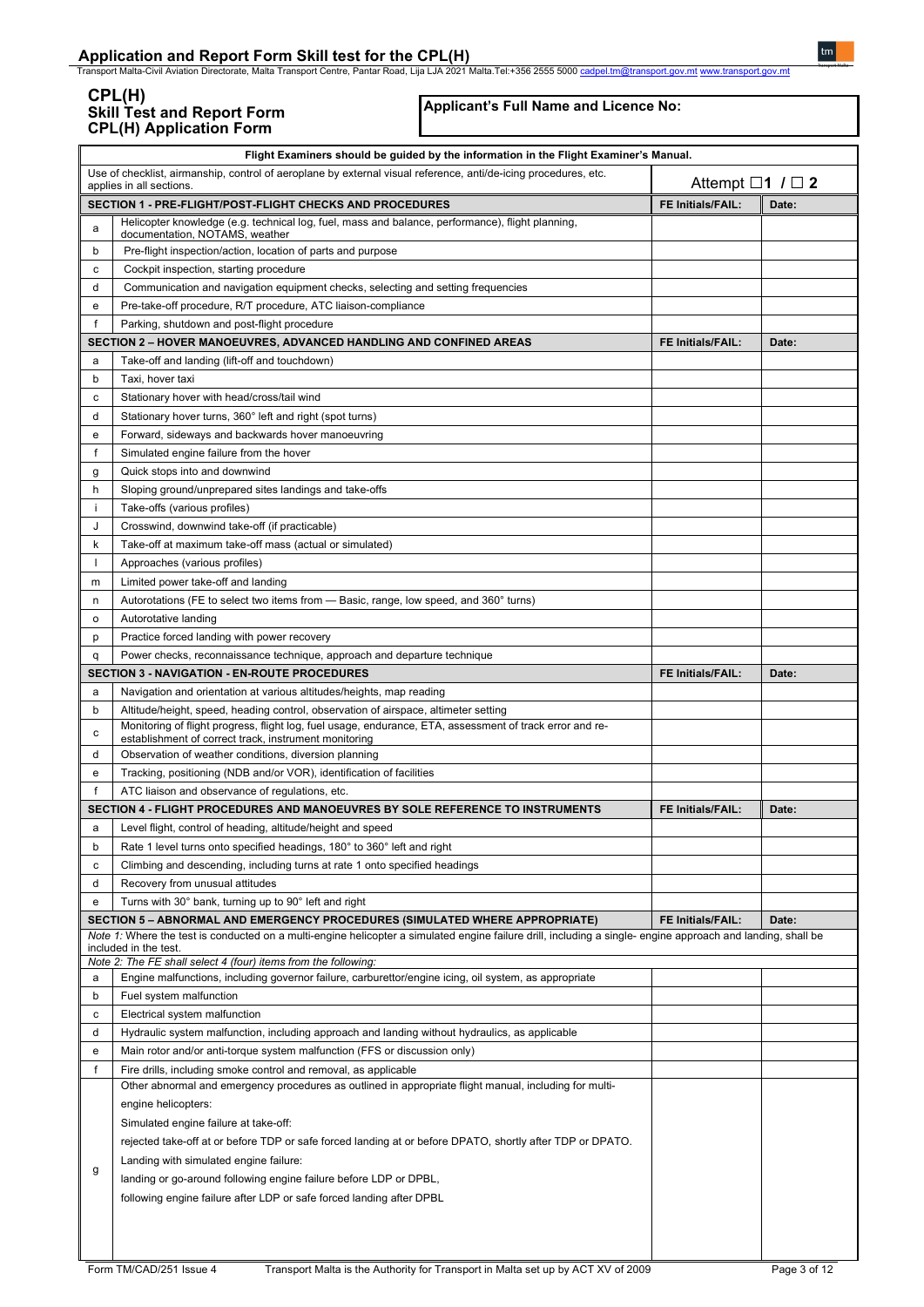Transport Malta-Civil Aviation Directorate, Malta Transport Centre, Pantar Road, Lija LJA 2021 Malta.Tel:+356 2555 5000 [cadpel.tm@transport.gov.mt](mailto:cadpel.tm@transport.gov.mt) [www.transport.gov.mt](http://www.transport.gov.mt/)

### **General**

- 1. An applicant for a skill test for the CPL shall have received instruction on the same type of helicopter to be used in the test.<br>2. An applicant shall pass all the relevant sections of the skill test. If any item in a s
- 2. An applicant shall pass all the relevant sections of the skill test. If any item in a section is failed, that section is failed. Failure in more than one section will require the applicant to take the entire test again. An applicant failing only in one section shall only repeat the failed section. Failure in any section of the retest, including those sections that have been passed on a previous attempt, will require the applicant to take the entire test again. All relevant sections of the skill test shall be completed within 6 months. Failure to achieve a pass in all relevant sections of the test in two attempts will require further training.
- 3. Further training may be required following any failed skill test. There is no limit to the number of skill tests that may be attempted.

### **Conduct of test**

- 4. Should the applicant choose to terminate a skill test for reasons considered inadequate by the Flight Examiner (FE), the applicant shall retake the entire skill test. If the test is terminated for reasons considered adequate by the FE, only those sections not completed shall be tested in a further flight.
- 5. At the discretion of the FE, any manoeuvre or procedure of the test may be repeated once by the applicant. The FE may stop the test at any stage if it is considered that the applicant's demonstration of flying skills requires a complete re-test.
- 6. An applicant shall be required to fly the helicopter from a position where the PIC functions can be performed and to carry out the test as if no other crew member is present. Responsibility for the flight shall be allocated in accordance with national regulations.
- 7. An applicant shall indicate to the FE the checks and duties carried out, including the identification of radio facilities. Checks shall be completed in accordance with the checklist for the aircraft on which the test is being taken. During pre-flight preparation for the test, the applicant is required to determine power settings and speeds. Performance data for take-off, approach and landing shall be calculated by the applicant in compliance with the operations manual or flight manual for the helicopter used.
- 8. The FE shall take no part in the operation of the helicopter except where intervention is necessary in the interests of safety or to avoid unacceptable delay to other traffic.

### **Content of the skill test for the issue of a CPL — Helicopters**

- 1. The helicopter used for the skill test shall meet the requirements for training helicopters.
- 2. The area and route to be flown shall be chosen by the FE and all low level and hover work shall be at an approved aerodrome/site. Routes used for section 3 may end at the aerodrome of departure or at another aerodrome and one destination shall be a controlled aerodrome. The skill test may be conducted in 2 flights. The total duration of the flight(s) shall be at least 90 minutes.
- 3. The applicant shall demonstrate the ability to:
	- (a) operate the helicopter within its limitations;
	- (b) complete all manoeuvres with smoothness and accuracy;<br>(c) exercise good judgement and airmanship:
	- exercise good judgement and airmanship;
	- (d) apply aeronautical knowledge; and
	- (e) maintain control of the helicopter at all times in such a manner that the successful outcome of a procedure or manoeuvre is never seriously in doubt.

### **Flight test tolerances**

4. The following limits shall apply, corrected to make allowance for turbulent conditions and the handling qualities and performance of the helicopter used.

| Height                                    |                |
|-------------------------------------------|----------------|
| Normal flight                             | $± 100$ feet   |
| Simulated major emergency                 | $± 150$ feet   |
| Tracking on radio aids                    | $± 10^{\circ}$ |
|                                           |                |
| Heading                                   |                |
| Normal flight                             | $± 10^{\circ}$ |
| Simulated major emergency                 | $± 15^\circ$   |
|                                           |                |
| <b>Speed</b>                              |                |
| Take-off and approach                     | $± 5$ knots    |
| All other flight regimes                  | $± 10$ knots   |
|                                           |                |
| <b>Ground drift</b>                       |                |
| T.O. hover IGE                            | ± 3 feet       |
| Landing no sideways or backwards movement |                |

### **Content of the test**

5. Items in section 4 may be performed in a helicopter FNPT or a helicopter FFS. Use of helicopter checklists, airmanship, control of helicopter by external visual reference, anti-icing procedures, and principles of threat and error management apply in all sections.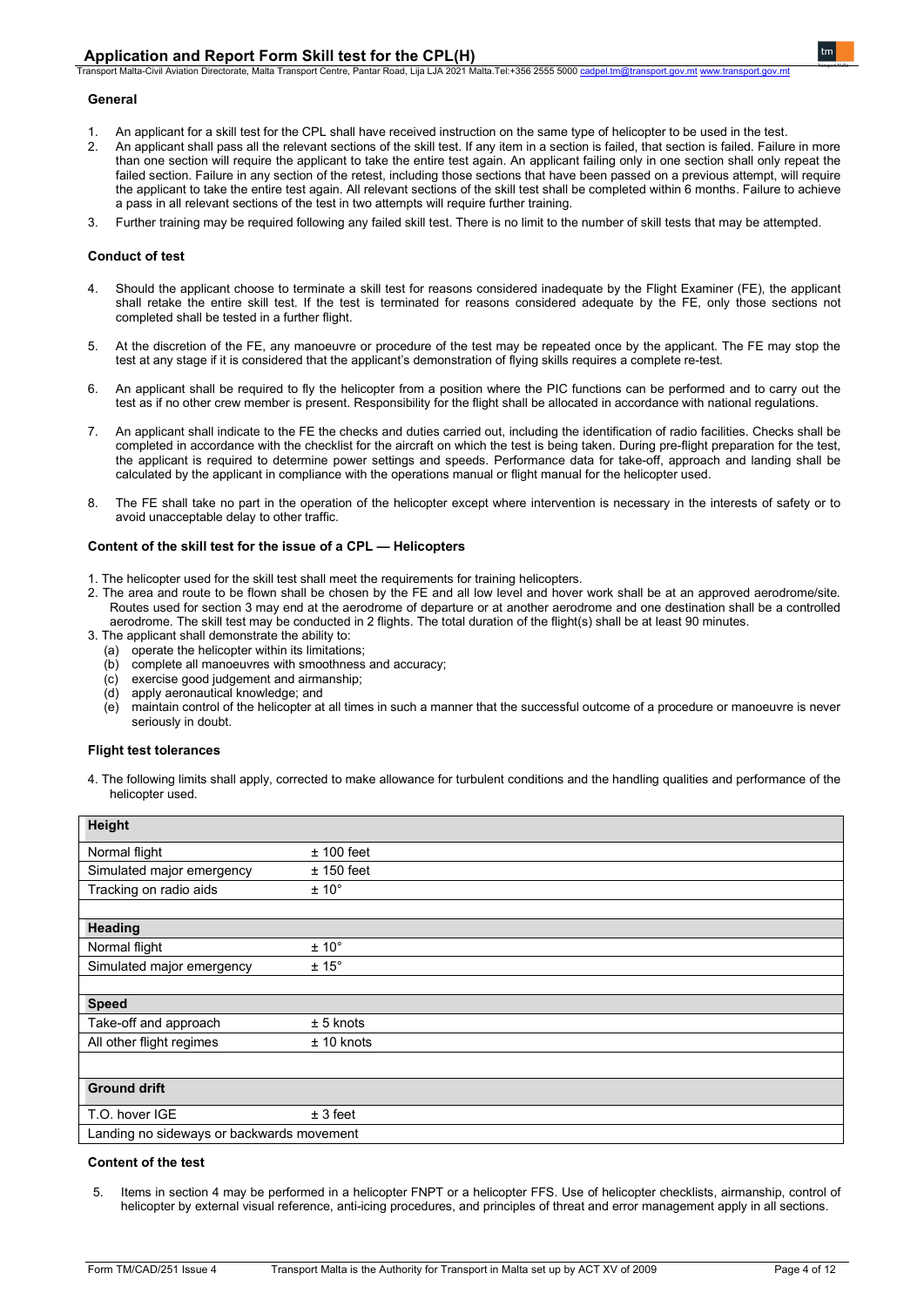| <b>Complete if applicable - Part 1</b>                                                                         |                  |                                 | <b>Licence No:</b> |                                                                   |
|----------------------------------------------------------------------------------------------------------------|------------------|---------------------------------|--------------------|-------------------------------------------------------------------|
| <u>To be completed by Applicant – (PART 1 of 2)</u>                                                            |                  |                                 |                    |                                                                   |
|                                                                                                                |                  |                                 |                    | $\sqrt{DOB:$ $1/2/2/2}$                                           |
| Pilot Licence held □PPL(H) or □ Other licence type ________________State of licence Issue ____________________ |                  |                                 |                    |                                                                   |
| Helicopter Night Rating □ Endorsed on licence;                                                                 |                  |                                 |                    | $\Box$ Helicopter Night training completed Attach form TM/CAD/250 |
| <b>Course duration</b>                                                                                         |                  |                                 |                    |                                                                   |
|                                                                                                                |                  |                                 |                    |                                                                   |
|                                                                                                                |                  |                                 |                    |                                                                   |
| <b>For Licence issue</b>                                                                                       |                  |                                 |                    |                                                                   |
| Flight experience Total Hours:                                                                                 |                  |                                 |                    | Minimum 185 hours including:                                      |
| Flight experience as PIC Hours:                                                                                |                  |                                 |                    | Minimum 50 hours of which:                                        |
|                                                                                                                |                  |                                 |                    |                                                                   |
| a cross country flight of at least 185 km:                                                                     | Leg 1            |                                 |                    | DEP DEST Km                                                       |
|                                                                                                                | Leg <sub>2</sub> |                                 |                    | DEP DEST Km                                                       |
| Date of flight:                                                                                                | Leg <sub>3</sub> | $\mathsf{DEP}\_\_\_\_\_\_\_\_\$ | <b>DEST</b>        |                                                                   |
|                                                                                                                |                  |                                 |                    | Total Km ____________ Minimum 185KM                               |
|                                                                                                                |                  |                                 |                    |                                                                   |
|                                                                                                                |                  |                                 |                    |                                                                   |
|                                                                                                                |                  |                                 |                    |                                                                   |
| Signature of Applicant: example and the set of Signature and Date of Signature:                                |                  |                                 |                    |                                                                   |
|                                                                                                                |                  |                                 |                    |                                                                   |

The licence and the relevant logbook pages must be submitted.

 $tm$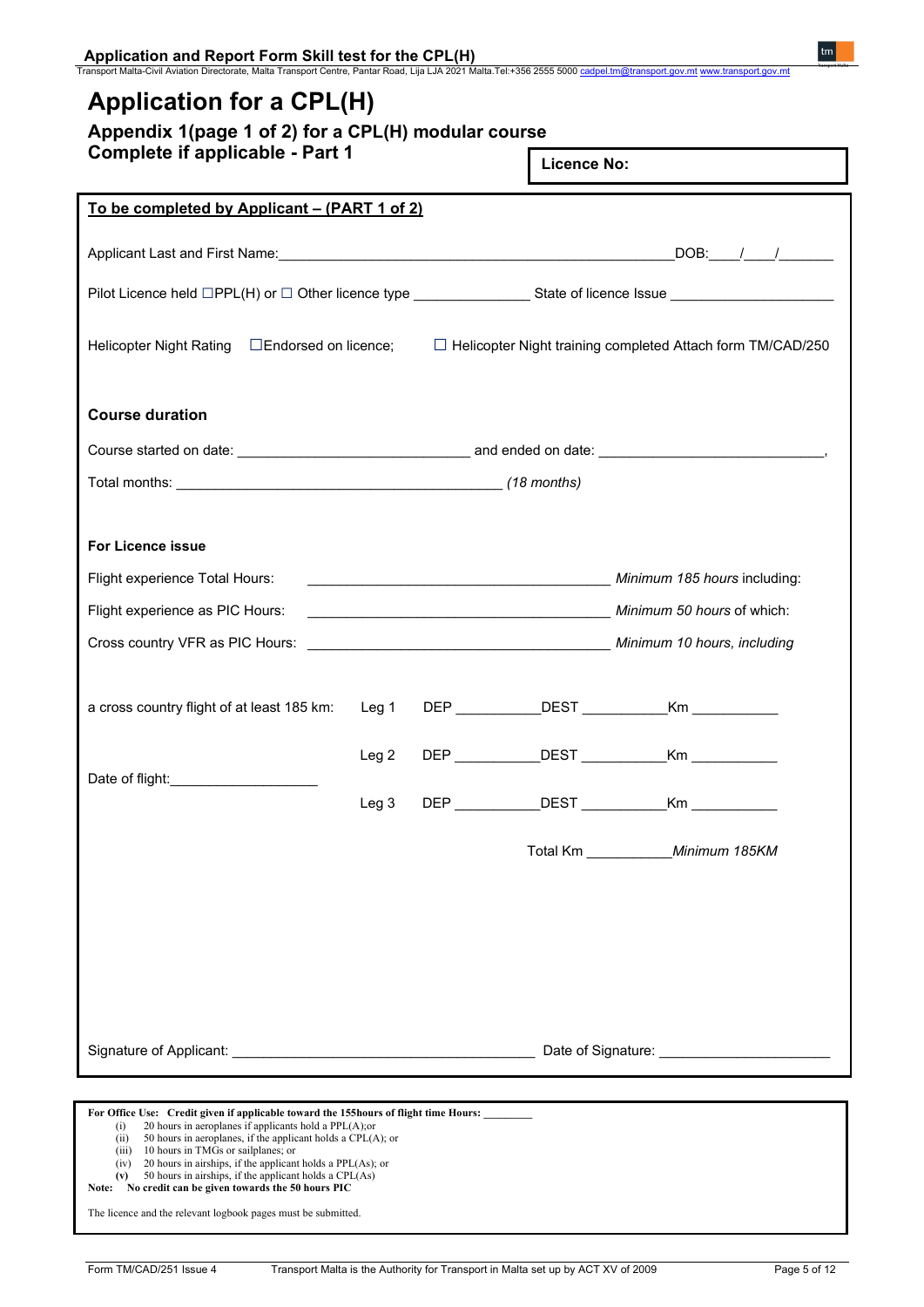# **Application for a CPL(H)**

| Appendix 1 (page 2 of 2) for CPL(H) modular course, |  |  |  |  |  |
|-----------------------------------------------------|--|--|--|--|--|
|-----------------------------------------------------|--|--|--|--|--|

**Complete if applicable - Part 2**

**Licence No:**

| To be completed by ATO – (PART 2 of 2)                                                                                            |                           |
|-----------------------------------------------------------------------------------------------------------------------------------|---------------------------|
|                                                                                                                                   |                           |
| General flight experience report                                                                                                  |                           |
| Flight experience before starting the CPL Modular Course Hours: __________________________ Minimum 155 Hours                      |                           |
| PIC in helicopters before starting the CPL Modular Course Hours: _________________________ Minimum 50 Hours                       |                           |
|                                                                                                                                   |                           |
| Pilots taking the skill test on a multi-engine helicopter shall meet requirements below before starting the course                |                           |
| (1) PIC hours on helicopters ______________________________ Minimum 70 hours, and                                                 |                           |
|                                                                                                                                   |                           |
| $(2)$ $\Box$ Hold a certificate of satisfactorily completion of a pre-entry course conducted by an ATO, including subjects of the |                           |
| ATPL(H) theoretical knowledge course:<br>- Aircraft General Knowledge: airframe/systems/power plant, and instrument/electronics,  |                           |
| - Flight Performance and Planning: mass and balance, performance;                                                                 |                           |
| or                                                                                                                                |                           |
| $\Box$ Passed Part-FCL ATPL(H) theoretical knowledge examinations                                                                 |                           |
| Instrument Rating certificate held: $\Box$ YES IR(A) $\Box$ YES IR(H)<br>$\Box$ NO                                                |                           |
| For applicants without IR                                                                                                         |                           |
| Dual flight instruction Hours:<br>Minimum 30 hours of which                                                                       |                           |
|                                                                                                                                   |                           |
|                                                                                                                                   |                           |
| □ Helicopter FFS □ FTD 2,3 or □ FNPT II/III Hours: ______________________________ Maximum 5 hours                                 |                           |
|                                                                                                                                   |                           |
| □ Helicopter FTD 1 or □ FNPT I Hours or □ aeroplane: ___________________________Maximum 5 hours                                   |                           |
| For applicants with a valid IR(H)                                                                                                 |                           |
|                                                                                                                                   |                           |
|                                                                                                                                   |                           |
|                                                                                                                                   |                           |
|                                                                                                                                   |                           |
| For applicants with a valid IR(A)                                                                                                 |                           |
|                                                                                                                                   | Minimum 25 hours of which |
|                                                                                                                                   |                           |
|                                                                                                                                   |                           |
|                                                                                                                                   |                           |
|                                                                                                                                   |                           |
| $\square$ NO<br>Helicopter Night Rating held: UYES                                                                                |                           |
| For applicants without a helicopter Night rating                                                                                  |                           |
|                                                                                                                                   |                           |
| (1) Dual instruction Hours:<br>Minimum 3 hours                                                                                    |                           |
| (2) Dual Night Cross Country Navigation flight Hours: __________________________ Minimum1 hour                                    |                           |
| (3) Night Solo circuits ________ Minimum 5 including _______take offs and ______landings Minimum 5 and 5                          |                           |
|                                                                                                                                   |                           |
|                                                                                                                                   |                           |
|                                                                                                                                   |                           |

I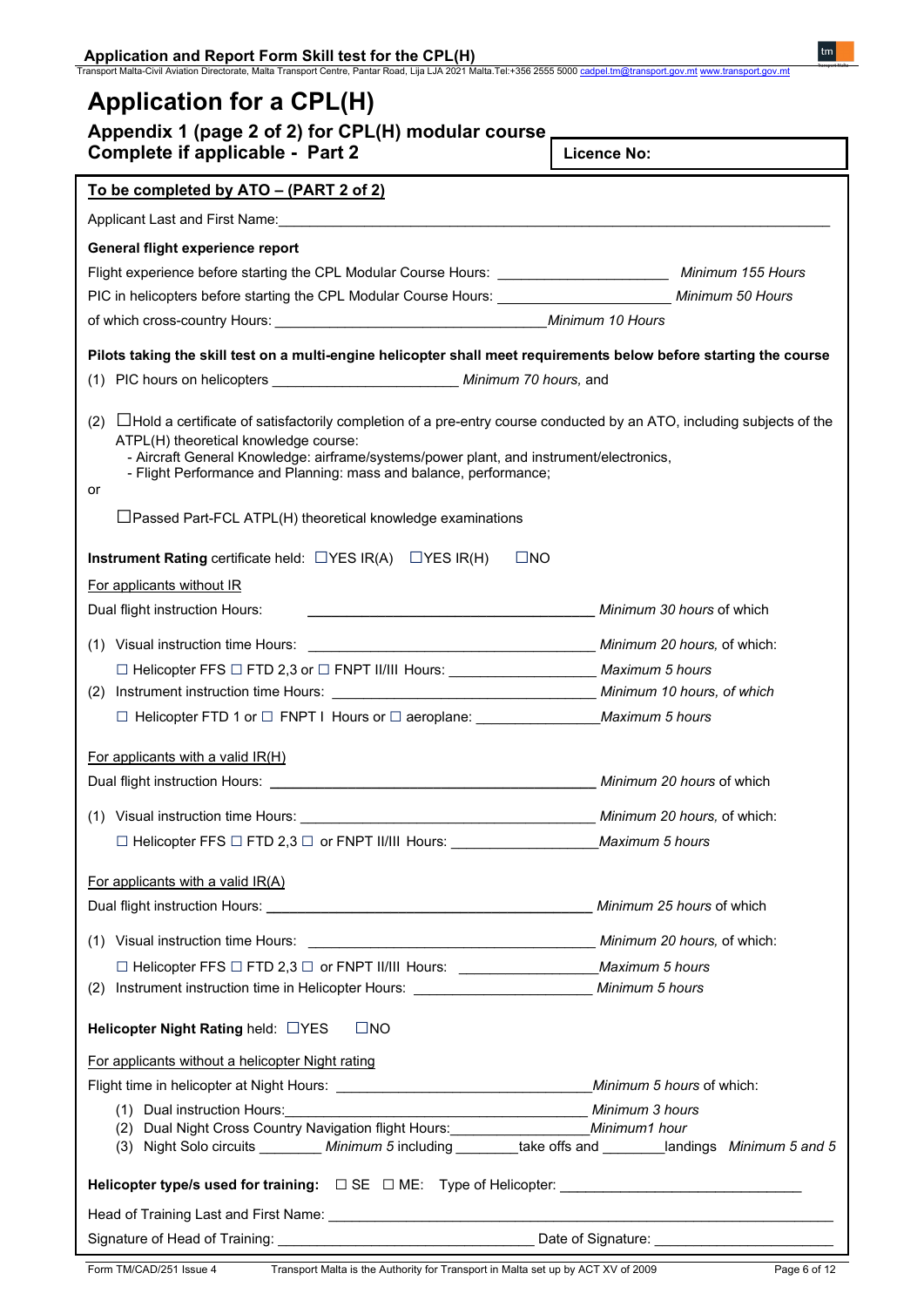# **CPL(H) Integrated**

| <b>Appendix 2</b><br><b>Complete if applicable</b>                                                                                                                                                                                                                                                                                                                                                                                                                                                                                                                      | <b>Licence No:</b>                                    |
|-------------------------------------------------------------------------------------------------------------------------------------------------------------------------------------------------------------------------------------------------------------------------------------------------------------------------------------------------------------------------------------------------------------------------------------------------------------------------------------------------------------------------------------------------------------------------|-------------------------------------------------------|
| To be completed by ATO                                                                                                                                                                                                                                                                                                                                                                                                                                                                                                                                                  |                                                       |
| Applicant Last and First Name: Manual Applicant Last and First Name: Manual Applicant Last and First Name: Manual Applicant Applicant Applicant Applicant Applicant Applicant Applicant Applicant Applicant Applicant Applican                                                                                                                                                                                                                                                                                                                                          |                                                       |
| $\Box$ Ab initio entrant or hold $\Box$ PPL(H) or $\Box$ Other licence type State of licence Issue $\Box$                                                                                                                                                                                                                                                                                                                                                                                                                                                               |                                                       |
| Credit flight time Hours: _______________________ of which dual Hours: __________<br>Note: An ICAO PPL(A) or PPL(H) holder can be credited for 50% of hours flown prior to the course, up to a maximum of 40 hours or 50 hours if helicopter<br>night rating held, of which 20 hours can be credited towards dual instruction flight time or 25 hours if helicopter night rating held.                                                                                                                                                                                  |                                                       |
| Helicopter Night Rating □Endorsed on licence; □ Helicopter Night training completed Attach form TM/CAD/250                                                                                                                                                                                                                                                                                                                                                                                                                                                              |                                                       |
| <b>Course duration</b>                                                                                                                                                                                                                                                                                                                                                                                                                                                                                                                                                  |                                                       |
| <b>Theoretical knowledge</b>                                                                                                                                                                                                                                                                                                                                                                                                                                                                                                                                            |                                                       |
| CPL(H) Theoretical knowledge Hours □ ab-initio: Minimum 350 hours; or □ PPL (H): Minimum 200 hours                                                                                                                                                                                                                                                                                                                                                                                                                                                                      |                                                       |
| <b>Flying training</b>                                                                                                                                                                                                                                                                                                                                                                                                                                                                                                                                                  | Minimum 135 hours of which:                           |
|                                                                                                                                                                                                                                                                                                                                                                                                                                                                                                                                                                         | Maximum 5 hours                                       |
| Dual instruction time Hours: _________________<br>Visual instruction Hours: ____________ Minimum 75 hours including:<br>(1)<br>(i) Helicopter FFS level C/D Hours: _______________ Maximum 30 hours*, or<br>(iv) Aeroplane or TMG Hours: _______________________ Maximum 20 hours.                                                                                                                                                                                                                                                                                      | <i>Minimum 85 hours</i> of which:                     |
| (2) Instrument instruction Hours: Minimum 10 hours of which:<br>□ Helicopter FSTD, at least FNPT I or □ Aeroplane Hours __________ Maximum 5 hours<br>*Note: If the helicopter used for the flying training is of a different type from the FFS used for the visual training, the maximum credit shall be limited to that allocated for the FNPT II/II.<br>Pilot-in-command<br>PIC Hours: _____________ Minimum 50 hours of which SPIC Hours: ___________________ Maximum 35 Hours including:<br>solo day Hours: Minimum 14 Hours and solo night Hours: Minimum 1 Hour. |                                                       |
| <b>Cross Country</b><br>Dual cross country flight time Hours:                                                                                                                                                                                                                                                                                                                                                                                                                                                                                                           | Minimum 10 Hours                                      |
|                                                                                                                                                                                                                                                                                                                                                                                                                                                                                                                                                                         |                                                       |
| (2) A VFR cross country flight                                                                                                                                                                                                                                                                                                                                                                                                                                                                                                                                          | Leg 1 DEP ___________DEST ____________Km ____________ |
| of at least 185km (100Nm)<br>Leg 2                                                                                                                                                                                                                                                                                                                                                                                                                                                                                                                                      | DEP _____________DEST _____________Km ____________    |
| Date of flight: Date of flight:<br>Leg <sub>3</sub>                                                                                                                                                                                                                                                                                                                                                                                                                                                                                                                     | DEP DEST Km                                           |
| <b>Helicopter Night Rating</b><br>Flight time in helicopter at Night Hours: ___________ Minimum 5 hours of which:<br>(1) Dual instruction Hours: Minimum 3 hours<br>(2) Dual Night Cross Country Navigation flight Hours: __________ Minimum1 hour<br>(3) Night Solo circuits ________ Minimum 5 including _______take offs and _______landings Minimum 5 and 5                                                                                                                                                                                                         | Total Km_________________ Minimum 185Km               |
| <b>Instrument Flight</b><br>Dual instrument time Hours: Minimum 10 hours of which in a helicopter Hours: Minimum 5 hours                                                                                                                                                                                                                                                                                                                                                                                                                                                |                                                       |
| Helicopter type/s used for training: □ SE □ ME: Type of Helicopter: _______________________________                                                                                                                                                                                                                                                                                                                                                                                                                                                                     |                                                       |
|                                                                                                                                                                                                                                                                                                                                                                                                                                                                                                                                                                         |                                                       |
|                                                                                                                                                                                                                                                                                                                                                                                                                                                                                                                                                                         | Date $\frac{1}{\sqrt{2\pi}}$                          |
| I declare that the above information is correct and apply for a CPL (H)                                                                                                                                                                                                                                                                                                                                                                                                                                                                                                 | Date $\frac{1}{\sqrt{2\pi}}$                          |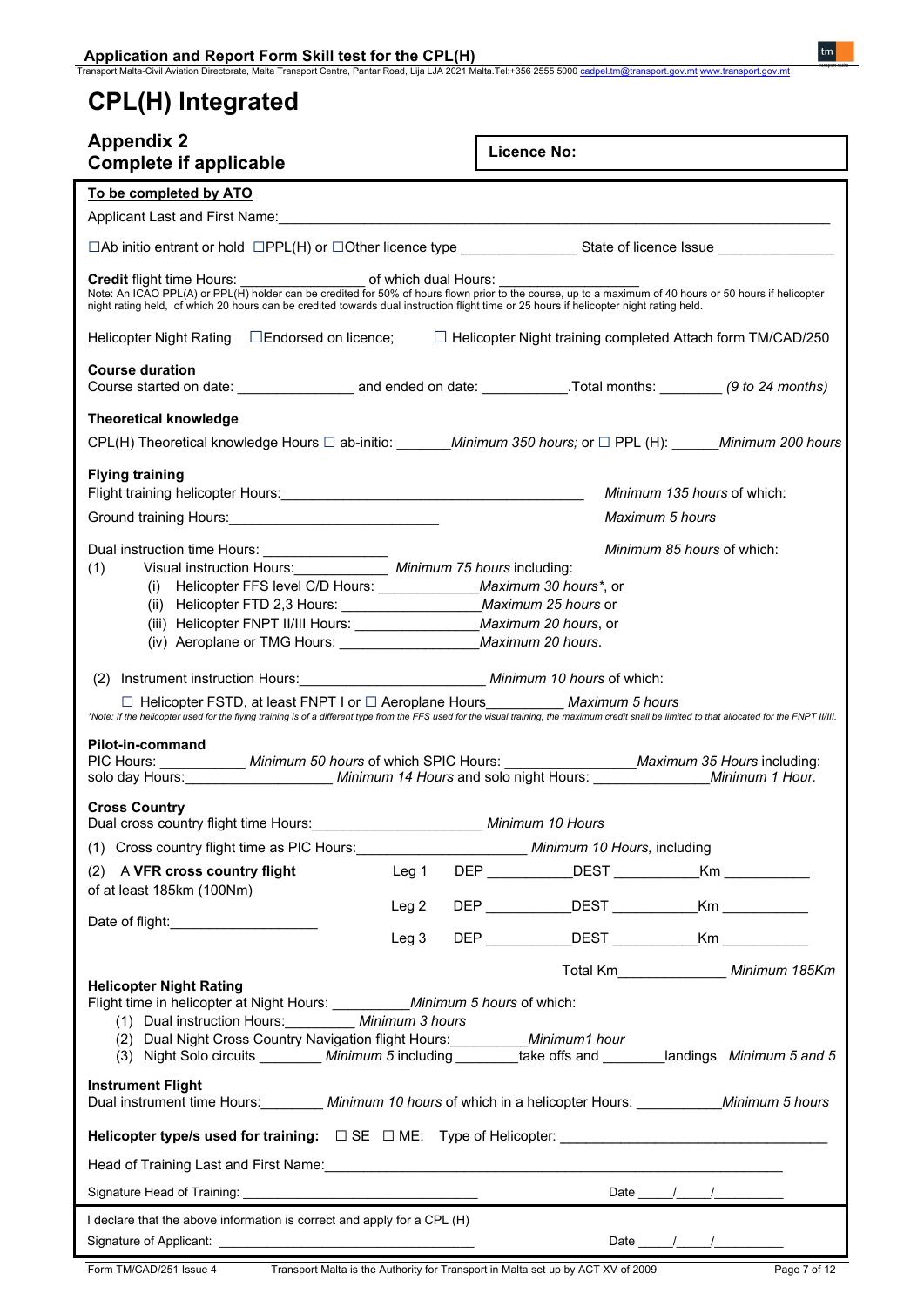|  | Application and Report Form Skill test for the CPL(H) |  |  |
|--|-------------------------------------------------------|--|--|
|  |                                                       |  |  |

### **CPL(H) / IR Integrated Appendix 3**

**Licence No:**

| Complete if applicable                                                                                                                                                                                                                                                                            |                  |            |                                                     |
|---------------------------------------------------------------------------------------------------------------------------------------------------------------------------------------------------------------------------------------------------------------------------------------------------|------------------|------------|-----------------------------------------------------|
| To be completed by ATO                                                                                                                                                                                                                                                                            |                  |            |                                                     |
|                                                                                                                                                                                                                                                                                                   |                  |            |                                                     |
|                                                                                                                                                                                                                                                                                                   |                  |            |                                                     |
| Note: An ICAO PPL(A) or PPL(H) holder can be credited for 50% of hours flown prior to the course, up to a maximum of 40 hours or 50 hours if helicopter night rating<br>held, of which 20 hours can be credited towards dual instruction flight time or 25 hours if helicopter night rating held. |                  |            |                                                     |
| Helicopter Night Rating □Endorsed on licence; □ Helicopter Night training completed Attach form TM/CAD/250                                                                                                                                                                                        |                  |            |                                                     |
| <b>Course duration</b>                                                                                                                                                                                                                                                                            |                  |            |                                                     |
| <b>Theoretical knowledge</b><br>CPL(H)/IR Theoretical Knowledge Hours: _______________ Minimum 500 hours                                                                                                                                                                                          |                  |            |                                                     |
| <b>Flying training</b><br>Flight training helicopter Hours: ________________________ Minimum 180 hours                                                                                                                                                                                            |                  |            |                                                     |
| Dual instruction time Hours: ______________________ Minimum 125 hours                                                                                                                                                                                                                             |                  |            |                                                     |
| (1) Visual instruction Hours: ____________ Minimum 75 hours including:                                                                                                                                                                                                                            |                  |            |                                                     |
| (i) Helicopter FFS level C/D Hours: ______________ Maximum 30 hours*, or                                                                                                                                                                                                                          |                  |            |                                                     |
| (ii) Helicopter FTD 2,3 Hours: _________________________ Maximum 25 hours or                                                                                                                                                                                                                      |                  |            |                                                     |
|                                                                                                                                                                                                                                                                                                   |                  |            |                                                     |
| (iv) Aeroplane or TMG Hours: _______________________ Maximum 20 hours.                                                                                                                                                                                                                            |                  |            |                                                     |
| (2) Instrument instruction Hours: _________________________________ Minimum 50 hours of which                                                                                                                                                                                                     |                  |            |                                                     |
|                                                                                                                                                                                                                                                                                                   |                  |            |                                                     |
| (ii) □ Helicopter FSTD, at least FNPT I □ or Aeroplane Hours: Maximum 10 hours                                                                                                                                                                                                                    |                  |            |                                                     |
| Pilot-in-command<br>PIC Hours: ____________ Minimum 55 hours of which SPIC Hours: __________________ Maximum 40 Hours including:<br>solo day Hours: Minimum 14 Hours and solo night Hours: Minimum 1 Hour.<br><b>Cross country</b><br>Dual cross country flight time Hours: Minimum 10 Hours      |                  |            |                                                     |
| (1) Cross country flight time as PIC Hours: Minimum 10 Hours, including                                                                                                                                                                                                                           |                  |            |                                                     |
| (2) A VFR cross country flight                                                                                                                                                                                                                                                                    | Leg 1            | <b>DEP</b> | DEST Km                                             |
| of at least 185km (100Nm)                                                                                                                                                                                                                                                                         |                  |            | DEP _____________DEST ______________Km ____________ |
| Date of flight:______________________                                                                                                                                                                                                                                                             | Leg 2            |            |                                                     |
|                                                                                                                                                                                                                                                                                                   | Leg <sub>3</sub> |            | DEP _____________DEST _____________Km ___________   |
|                                                                                                                                                                                                                                                                                                   |                  |            | Total Km__________________ Minimum 185Km            |
| <b>Helicopter Night Rating</b><br>Flight time in helicopter at Night Hours: ____________ Minimum 5 hours of which:<br>(1) Dual instruction Hours: _________ Minimum 3 hours                                                                                                                       |                  |            |                                                     |
|                                                                                                                                                                                                                                                                                                   |                  |            |                                                     |
| <b>Instrument Flight</b><br>(2) IR Training Hours: ______ Min 40 Hours of which ME IFR-certificated helicopter Hours: ______ Min 10 hours                                                                                                                                                         |                  |            |                                                     |
| Helicopter type/s used for training: □ ME □ SP: Type of Helicopter: _______________________________                                                                                                                                                                                               |                  |            |                                                     |
|                                                                                                                                                                                                                                                                                                   |                  |            |                                                     |
|                                                                                                                                                                                                                                                                                                   |                  |            |                                                     |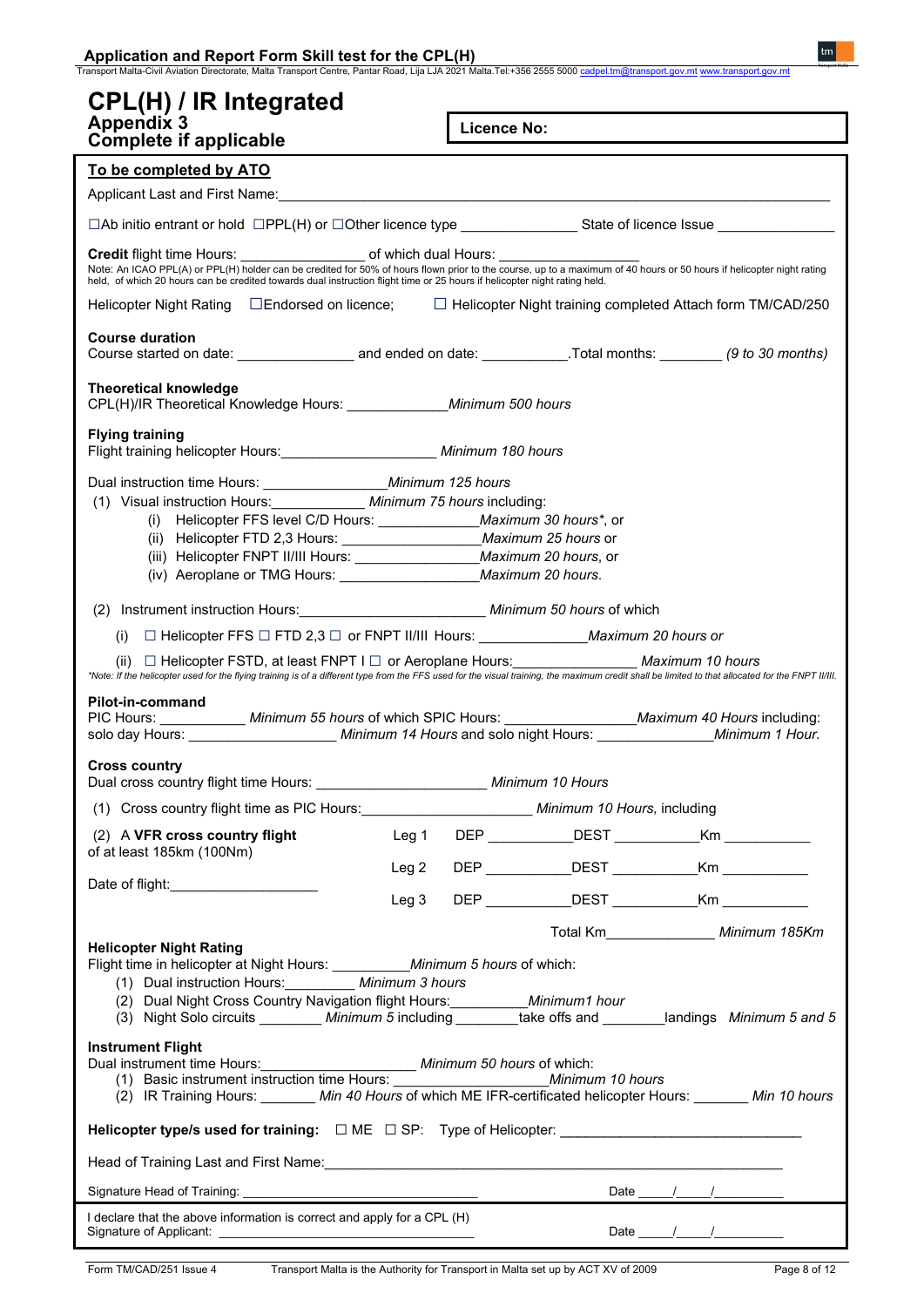| Application and Report Form Skill test for the CPL(H) |
|-------------------------------------------------------|
|-------------------------------------------------------|

### **ATP (H) Integrated Appendix 4**

**Licence No:**

| Complete if applicable                                                                                                    | <b>LICENCE NO:</b>                                                                                                                                                                                                                                                                                                                                                                                                          |
|---------------------------------------------------------------------------------------------------------------------------|-----------------------------------------------------------------------------------------------------------------------------------------------------------------------------------------------------------------------------------------------------------------------------------------------------------------------------------------------------------------------------------------------------------------------------|
| To be completed by ATO                                                                                                    |                                                                                                                                                                                                                                                                                                                                                                                                                             |
|                                                                                                                           |                                                                                                                                                                                                                                                                                                                                                                                                                             |
|                                                                                                                           | □Ab initio entrant or hold □PPL(H) or □Other licence type _______________State of licence Issue ______________                                                                                                                                                                                                                                                                                                              |
|                                                                                                                           | <b>Credit flight time Hours:</b> of which dual Hours:<br>Note: An ICAO PPL(A) or PPL(H) holder can be credited for 50% of hours flown prior to the course, up to a maximum of 40 hours or 50 hours if helicopter night rating                                                                                                                                                                                               |
| held, of which 20 hours can be credited towards dual instruction flight time or 25 hours if helicopter night rating held. |                                                                                                                                                                                                                                                                                                                                                                                                                             |
|                                                                                                                           | Helicopter Night Rating □Endorsed on licence; □ Helicopter Night training completed Attach form TM/CAD/250                                                                                                                                                                                                                                                                                                                  |
| <b>Course duration</b>                                                                                                    |                                                                                                                                                                                                                                                                                                                                                                                                                             |
| <b>Theoretical knowledge</b><br>ATP(H) Theoretical Knowledge Hours: ______________ Minimum 650 hours                      |                                                                                                                                                                                                                                                                                                                                                                                                                             |
| <b>MCC course</b><br>Theoretical knowledge instruction exercises Hours__________ Minimum 20 hours                         |                                                                                                                                                                                                                                                                                                                                                                                                                             |
| <b>Flying training</b><br>Flight training helicopter Hours: _________________________ Minimum 150 hours                   |                                                                                                                                                                                                                                                                                                                                                                                                                             |
| (1) Visual instruction Hours: ___________________________________ Minimum 75 hours including:                             |                                                                                                                                                                                                                                                                                                                                                                                                                             |
| (i) Helicopter FFS level C/D Hours: ________________ Maximum 30 hours*, or                                                |                                                                                                                                                                                                                                                                                                                                                                                                                             |
|                                                                                                                           |                                                                                                                                                                                                                                                                                                                                                                                                                             |
|                                                                                                                           |                                                                                                                                                                                                                                                                                                                                                                                                                             |
| (iv) Aeroplane or TMG Hours: ____________________________ Maximum 20 hours.                                               |                                                                                                                                                                                                                                                                                                                                                                                                                             |
| Instrument instruction Hours: ____________ Minimum 10 hours of which:<br>(2)                                              |                                                                                                                                                                                                                                                                                                                                                                                                                             |
| □ Helicopter FSTD, at least FNPT I or □ Aeroplane Hours_________ Maximum 5 hours                                          |                                                                                                                                                                                                                                                                                                                                                                                                                             |
|                                                                                                                           | *Note: If the helicopter used for the flying training is of a different type from the FFS used for the visual training, the maximum credit shall be limited to that allocated for the FNPT II/II.                                                                                                                                                                                                                           |
| Pilot-in-command                                                                                                          | PIC Hours: ____________ Minimum 55 hours of which SPIC Hours: ___________________ Maximum 40 Hours including:                                                                                                                                                                                                                                                                                                               |
|                                                                                                                           | solo day Hours: Minimum 14 Hours and solo night Hours: Minimum 1 Hour.                                                                                                                                                                                                                                                                                                                                                      |
| <b>Cross country</b><br>Dual cross country flight time Hours:<br><u> Late and announce</u> Minimum 50 Hours including:    |                                                                                                                                                                                                                                                                                                                                                                                                                             |
|                                                                                                                           |                                                                                                                                                                                                                                                                                                                                                                                                                             |
| (2) A VFR cross country flight<br>Leg 1                                                                                   | DEP DEST Km                                                                                                                                                                                                                                                                                                                                                                                                                 |
| of at least 185km (100Nm)<br>Leg 2                                                                                        | DEP ______________DEST _____________Km ____________                                                                                                                                                                                                                                                                                                                                                                         |
| Date of flight: ________________________<br>Leg 3                                                                         | DEP DEST Km                                                                                                                                                                                                                                                                                                                                                                                                                 |
|                                                                                                                           | Total Km_________________ Minimum 185Km                                                                                                                                                                                                                                                                                                                                                                                     |
| <b>Helicopter Night Rating</b><br>Flight time in helicopter at Night Hours: ___________ Minimum 5 hours of which:         |                                                                                                                                                                                                                                                                                                                                                                                                                             |
| (1) Dual instruction Hours: Minimum 3 hours                                                                               |                                                                                                                                                                                                                                                                                                                                                                                                                             |
| (2) Dual Night Cross Country Navigation flight Hours: __________ Minimum1 hour                                            |                                                                                                                                                                                                                                                                                                                                                                                                                             |
|                                                                                                                           | (3) Night Solo circuits ________ Minimum 5 including ________take offs and _______landings Minimum 5 and 5                                                                                                                                                                                                                                                                                                                  |
|                                                                                                                           | Helicopter type/s used for training: □ ME □ MP: Type of Helicopter: _______________________________                                                                                                                                                                                                                                                                                                                         |
|                                                                                                                           |                                                                                                                                                                                                                                                                                                                                                                                                                             |
|                                                                                                                           | Date $\frac{1}{\sqrt{2\pi}}$                                                                                                                                                                                                                                                                                                                                                                                                |
| I declare that the above information is correct and apply for a CPL (H)                                                   |                                                                                                                                                                                                                                                                                                                                                                                                                             |
|                                                                                                                           | Date $\frac{1}{\sqrt{1-\frac{1}{2}}}\frac{1}{\sqrt{1-\frac{1}{2}}}\frac{1}{\sqrt{1-\frac{1}{2}}}\frac{1}{\sqrt{1-\frac{1}{2}}}\frac{1}{\sqrt{1-\frac{1}{2}}}\frac{1}{\sqrt{1-\frac{1}{2}}}\frac{1}{\sqrt{1-\frac{1}{2}}}\frac{1}{\sqrt{1-\frac{1}{2}}}\frac{1}{\sqrt{1-\frac{1}{2}}}\frac{1}{\sqrt{1-\frac{1}{2}}}\frac{1}{\sqrt{1-\frac{1}{2}}}\frac{1}{\sqrt{1-\frac{1}{2}}}\frac{1}{\sqrt{1-\frac{1}{2}}}\frac{1}{\sqrt$ |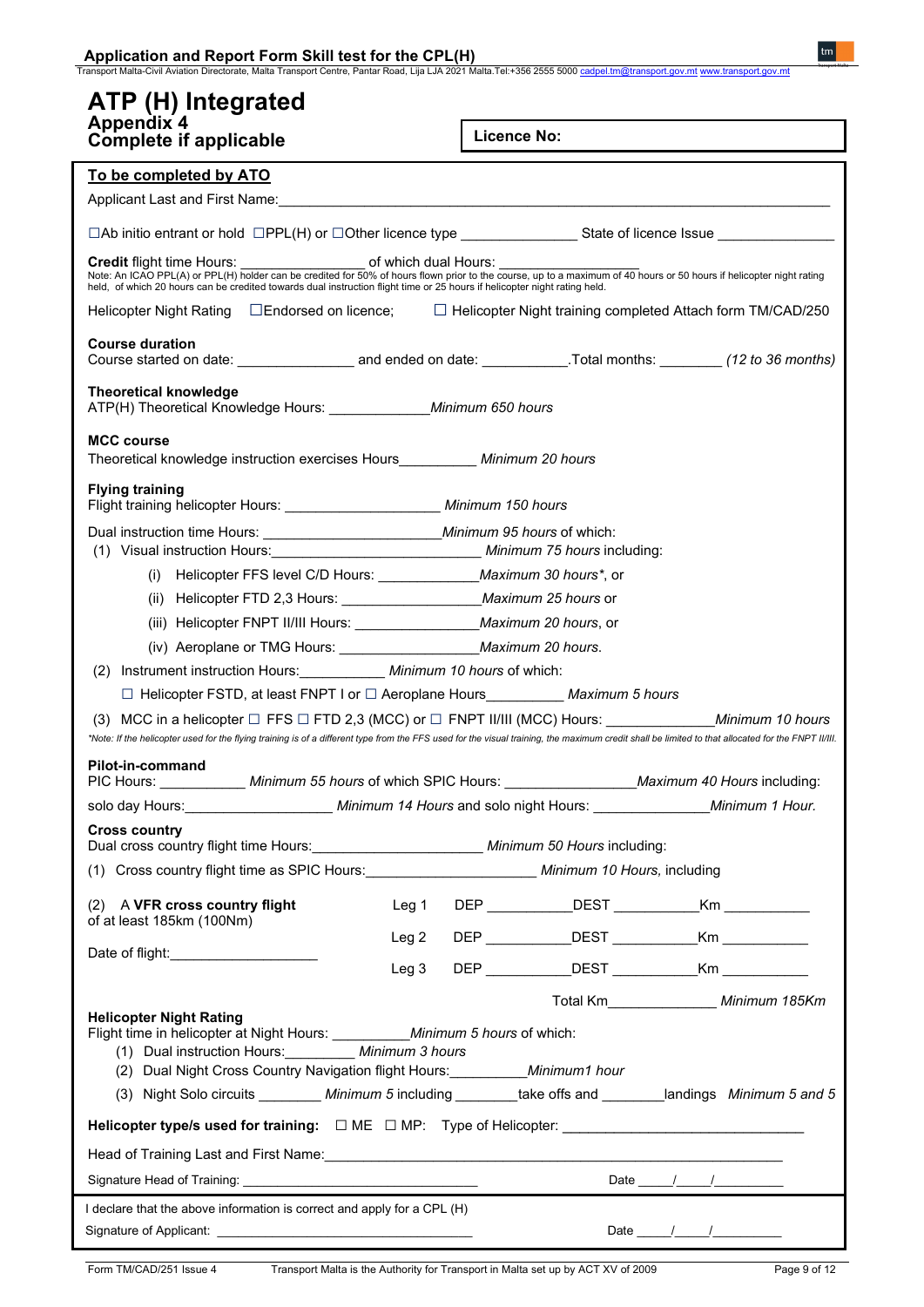| Application and Report Form Skill test for the CPL(H)<br>Transport Malta-Civil Aviation Directorate, Malta Transport Centre, Pantar Road, Lija LJA 2021 Malta Tel:+356 2555 5000 <u>cadpel.tm@transport.gov.mt</u> www.t <u>ransport.gov.mt</u>                                                                  |                                                                                                                                                                                                                                                                                                                                                            |  |                                                         |                              |                                         |  |  |
|------------------------------------------------------------------------------------------------------------------------------------------------------------------------------------------------------------------------------------------------------------------------------------------------------------------|------------------------------------------------------------------------------------------------------------------------------------------------------------------------------------------------------------------------------------------------------------------------------------------------------------------------------------------------------------|--|---------------------------------------------------------|------------------------------|-----------------------------------------|--|--|
|                                                                                                                                                                                                                                                                                                                  |                                                                                                                                                                                                                                                                                                                                                            |  |                                                         |                              |                                         |  |  |
| ATP (H)/ IR Integrated<br><b>Appendix 5</b>                                                                                                                                                                                                                                                                      |                                                                                                                                                                                                                                                                                                                                                            |  | <b>Licence No:</b>                                      |                              |                                         |  |  |
| <b>Complete if applicable</b>                                                                                                                                                                                                                                                                                    |                                                                                                                                                                                                                                                                                                                                                            |  |                                                         |                              |                                         |  |  |
| To be completed by ATO                                                                                                                                                                                                                                                                                           |                                                                                                                                                                                                                                                                                                                                                            |  |                                                         |                              |                                         |  |  |
|                                                                                                                                                                                                                                                                                                                  |                                                                                                                                                                                                                                                                                                                                                            |  |                                                         |                              |                                         |  |  |
|                                                                                                                                                                                                                                                                                                                  |                                                                                                                                                                                                                                                                                                                                                            |  |                                                         |                              |                                         |  |  |
|                                                                                                                                                                                                                                                                                                                  | <b>Credit flight time Hours:</b> of which dual Hours:<br>Note: An ICAO PPL(A) or PPL(H) holder can be credited for 50% of hours flown prior to the course, up to a maximum of 40 hours or 50 hours if helicopter night rating<br>held, of which 20 hours can be credited towards dual instruction flight time or 25 hours if helicopter night rating held. |  |                                                         |                              |                                         |  |  |
| Helicopter Night Rating □Endorsed on licence; □□Helicopter Night training completed Attach form TM/CAD/250                                                                                                                                                                                                       |                                                                                                                                                                                                                                                                                                                                                            |  |                                                         |                              |                                         |  |  |
| <b>Course duration</b>                                                                                                                                                                                                                                                                                           |                                                                                                                                                                                                                                                                                                                                                            |  |                                                         |                              |                                         |  |  |
| <b>Theoretical knowledge</b><br>ATP(H)/IR Theoretical Knowledge Hours: _____________ Minimum 750 hours                                                                                                                                                                                                           |                                                                                                                                                                                                                                                                                                                                                            |  |                                                         |                              |                                         |  |  |
| <b>MCC course</b>                                                                                                                                                                                                                                                                                                |                                                                                                                                                                                                                                                                                                                                                            |  |                                                         |                              |                                         |  |  |
| Theoretical knowledge instruction exercises Hours __________ Minimum 25 hours                                                                                                                                                                                                                                    |                                                                                                                                                                                                                                                                                                                                                            |  |                                                         |                              |                                         |  |  |
| <b>Flying training</b><br>Flight training helicopter Hours: _________________________ Minimum 195 hours                                                                                                                                                                                                          |                                                                                                                                                                                                                                                                                                                                                            |  |                                                         |                              |                                         |  |  |
|                                                                                                                                                                                                                                                                                                                  |                                                                                                                                                                                                                                                                                                                                                            |  |                                                         |                              |                                         |  |  |
| (1) Visual instruction Hours: _____________ Minimum 75 hours including:<br>(i) Helicopter FFS level C/D Hours: ______________ Maximum 30 hours*, or                                                                                                                                                              |                                                                                                                                                                                                                                                                                                                                                            |  |                                                         |                              |                                         |  |  |
| (ii) Helicopter FTD 2,3 Hours: _________________________ Maximum 25 hours or                                                                                                                                                                                                                                     |                                                                                                                                                                                                                                                                                                                                                            |  |                                                         |                              |                                         |  |  |
|                                                                                                                                                                                                                                                                                                                  |                                                                                                                                                                                                                                                                                                                                                            |  |                                                         |                              |                                         |  |  |
| (iv) Aeroplane or TMG Hours: ______________________ Maximum 20 hours.                                                                                                                                                                                                                                            |                                                                                                                                                                                                                                                                                                                                                            |  |                                                         |                              |                                         |  |  |
| (2) Instrument instruction Hours: ___________ Minimum 50 hours of which:                                                                                                                                                                                                                                         |                                                                                                                                                                                                                                                                                                                                                            |  |                                                         |                              |                                         |  |  |
| (i) □ Helicopter FFS □ FTD 2,3 □ or FNPT II/III Hours: ______________________Maximum 20 hours or                                                                                                                                                                                                                 |                                                                                                                                                                                                                                                                                                                                                            |  |                                                         |                              |                                         |  |  |
| □ Helicopter FSTD, at least FNPT I □ or Aeroplane Hours: Maximum 10 hours<br>(ii)                                                                                                                                                                                                                                |                                                                                                                                                                                                                                                                                                                                                            |  |                                                         |                              |                                         |  |  |
| (3) MCC in a helicopter $\Box$ FFS $\Box$ FTD 2,3 (MCC) or $\Box$ FNPT II/III (MCC) Hours: Minimum 15 hours<br>*Note: If the helicopter used for the flying training is of a different type from the FFS used for the visual training, the maximum credit shall be limited to that allocated for the FNPT II/II. |                                                                                                                                                                                                                                                                                                                                                            |  |                                                         |                              |                                         |  |  |
| Pilot-in-command                                                                                                                                                                                                                                                                                                 |                                                                                                                                                                                                                                                                                                                                                            |  |                                                         |                              |                                         |  |  |
| PIC Hours:<br>Minimum 55 hours of which SPIC Hours: Maximum 40 Hours including:<br>solo day Hours: Minimum 14 Hours and solo night Hours: Minimum 1 Hour.                                                                                                                                                        |                                                                                                                                                                                                                                                                                                                                                            |  |                                                         |                              |                                         |  |  |
| <b>Cross country</b>                                                                                                                                                                                                                                                                                             |                                                                                                                                                                                                                                                                                                                                                            |  |                                                         |                              |                                         |  |  |
| Dual cross country flight time Hours: _________________________ Minimum 50 Hours including:                                                                                                                                                                                                                      |                                                                                                                                                                                                                                                                                                                                                            |  |                                                         |                              |                                         |  |  |
|                                                                                                                                                                                                                                                                                                                  |                                                                                                                                                                                                                                                                                                                                                            |  |                                                         |                              |                                         |  |  |
| (2) A VFR cross country flight                                                                                                                                                                                                                                                                                   |                                                                                                                                                                                                                                                                                                                                                            |  | Leg 1 DEP DEST Km                                       |                              |                                         |  |  |
| of at least 185km (100Nm)                                                                                                                                                                                                                                                                                        |                                                                                                                                                                                                                                                                                                                                                            |  | Leg 2 DEP ____________DEST _____________Km ____________ |                              |                                         |  |  |
|                                                                                                                                                                                                                                                                                                                  | Leg <sub>3</sub>                                                                                                                                                                                                                                                                                                                                           |  | DEP _____________DEST _____________Km ___________       |                              |                                         |  |  |
|                                                                                                                                                                                                                                                                                                                  |                                                                                                                                                                                                                                                                                                                                                            |  |                                                         |                              | Total Km_________________ Minimum 185Km |  |  |
| <b>Helicopter Night Rating</b><br>Flight time in helicopter at Night Hours: ___________ Minimum 5 hours of which:                                                                                                                                                                                                |                                                                                                                                                                                                                                                                                                                                                            |  |                                                         |                              |                                         |  |  |
| (1) Dual instruction Hours: _________ Minimum 3 hours                                                                                                                                                                                                                                                            |                                                                                                                                                                                                                                                                                                                                                            |  |                                                         |                              |                                         |  |  |
| (2) Dual Night Cross Country Navigation flight Hours: __________ Minimum1 hour<br>(3) Night Solo circuits _________ Minimum 5 including _________take offs and ________landings Minimum 5 and 5                                                                                                                  |                                                                                                                                                                                                                                                                                                                                                            |  |                                                         |                              |                                         |  |  |
| <b>Instrument Flight</b>                                                                                                                                                                                                                                                                                         |                                                                                                                                                                                                                                                                                                                                                            |  |                                                         |                              |                                         |  |  |
| Dual instrument time Hours: ________________________ Minimum 50 hours of which:                                                                                                                                                                                                                                  |                                                                                                                                                                                                                                                                                                                                                            |  |                                                         |                              |                                         |  |  |
| (2) IR Training Hours: _______ Min 40 Hours of which ME IFR-certificated helicopter Hours: _______ Min 10 hours                                                                                                                                                                                                  |                                                                                                                                                                                                                                                                                                                                                            |  |                                                         |                              |                                         |  |  |
| Helicopter type/s used for training: □ ME □ MP: Type of Helicopter: _______________________________                                                                                                                                                                                                              |                                                                                                                                                                                                                                                                                                                                                            |  |                                                         |                              |                                         |  |  |
|                                                                                                                                                                                                                                                                                                                  |                                                                                                                                                                                                                                                                                                                                                            |  |                                                         |                              |                                         |  |  |
|                                                                                                                                                                                                                                                                                                                  |                                                                                                                                                                                                                                                                                                                                                            |  |                                                         | Date $\frac{1}{\sqrt{2\pi}}$ |                                         |  |  |
| I declare that the above information is correct and apply for a CPL (H)                                                                                                                                                                                                                                          |                                                                                                                                                                                                                                                                                                                                                            |  |                                                         |                              | Date $\frac{1}{\sqrt{2\pi}}$            |  |  |
|                                                                                                                                                                                                                                                                                                                  |                                                                                                                                                                                                                                                                                                                                                            |  |                                                         |                              |                                         |  |  |

 $tm$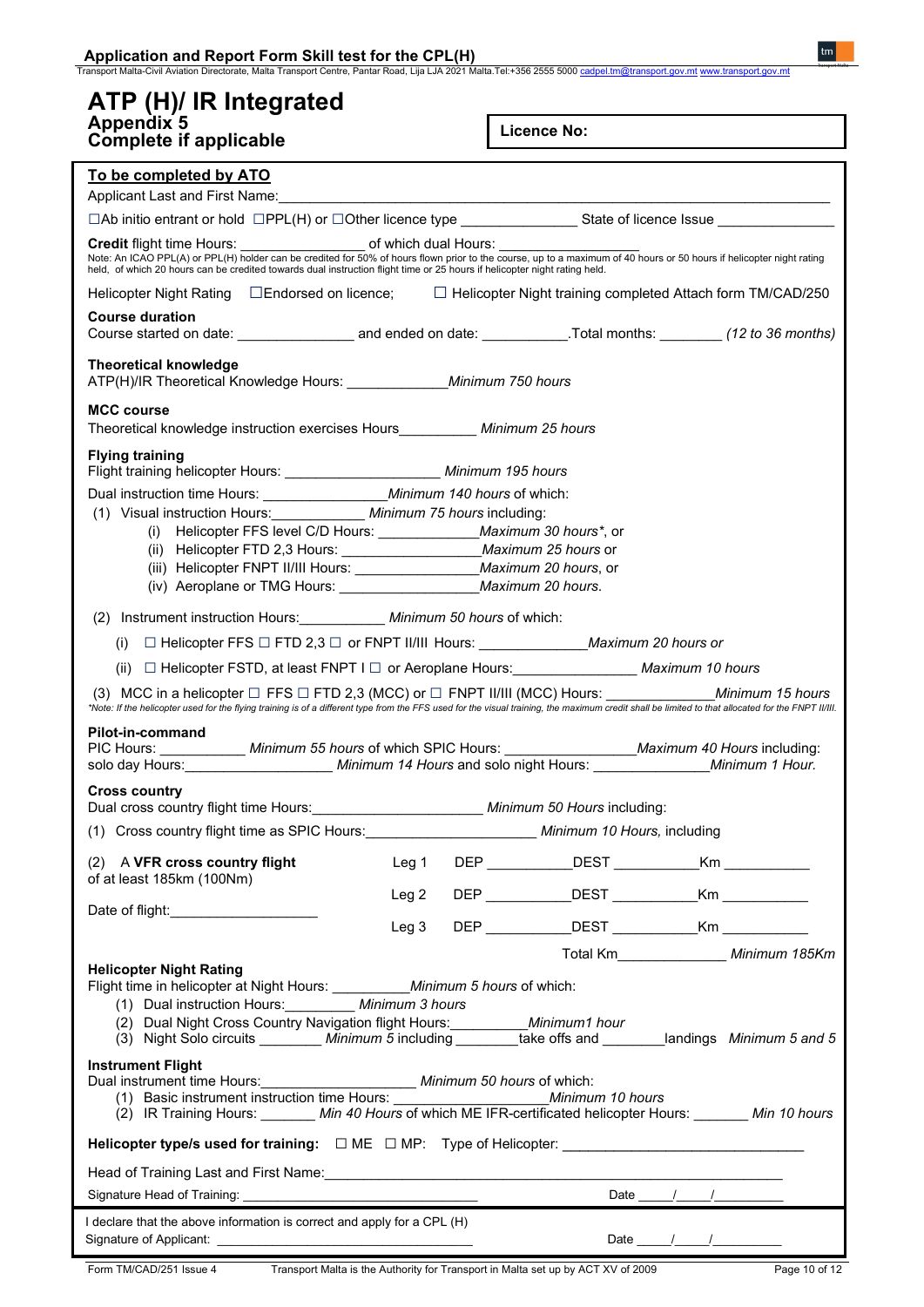### **Submission Instructions**

|     | <b>Documents required:</b>                                                                                                                                                                     | <b>Office</b><br><b>Use Only</b> |
|-----|------------------------------------------------------------------------------------------------------------------------------------------------------------------------------------------------|----------------------------------|
| 1.  | A copy of the Malta ID Card (both sides) or Passport [Original has to be presented<br>before licence is collected / Not required if the applicant already holds a Malta Part-<br>FCL licence]. | $^\mathrm{\textregistered}$      |
| 2.  | A copy of the Medical Certificate [Original has to be presented before licence is collected]                                                                                                   | $^{\circledR}$                   |
| 3.  | Log Book – All flight instruction / ground instruction must be signed by the instructor                                                                                                        | $\circledS$                      |
| 4.  | A copy of the CPL (H)/ATPL (H) Theoretical Knowledge Examination Results [If not<br>issued by Transport Malta original has to be presented before licence is collected.]                       | $^{\circledR}$                   |
| 5.  | A copy of the helicopter licence if credit is given.                                                                                                                                           | $\circledS$                      |
| 6.  | Copy of ATO Approval Certificate if not issued by Transport Malta                                                                                                                              | $\circledR$                      |
| 7.  | Copy of Examiner Certificate if not issued by Transport Malta                                                                                                                                  | $\circledD$                      |
| 8.  | Copy of Language Proficiency Certificate issued by Transport Malta                                                                                                                             | $^{\circledR}$                   |
| 9.  | <b>Course Completion Certificate</b>                                                                                                                                                           | $\circledcirc$                   |
| 10. | Copy of Basic Instrument Flight Module Certificate (if applicable)                                                                                                                             | $^{\circledR}$                   |
| 11. | Copy of Current Licence (original to be returned to TM-CAD on collection of CPL Licence)                                                                                                       | $\textcircled{\scriptsize{1}}$   |
| 12. | Application for the addition of a night rating TM/CAD/250 (If night rating is not<br>included in licence)                                                                                      | $\circled{12}$                   |

**It is important to send all the documents to avoid a delay in the issue of the rating.**

**Transport Malta – Civil Aviation Directorate Bank Details:** 

Bank Name: Bank of Valletta Bank Branch: Naxxar Bank Address: 38, Triq tal-Labour, Naxxar NXR 9020 Bank's BIC Code: VALLMTMT Sort Code: 22013 Account Holder: Transport Malta – Civil Aviation Directorate Account No: 12000580013 IBAN No: MT13VALL 22013 0000 000 12000 5800 13

**Fee**: The applicable fee in the Malta Air Navigation Order / Scheme of Charges on the Transport Malta website has to be submitted with the application.

**Queries**: If you need additional information send an email to [cadpel.tm@transport.gov.mt](mailto:cadpel.tm@transport.gov.mt) to the attention of

**Personnel Licensing Section, Civil Aviation Directorate** giving your contact telephone number.

**Send completed form to**: Transport Malta-CAD, Personnel Licensing, Pantar Road, Lija, LJA 2021, Malta